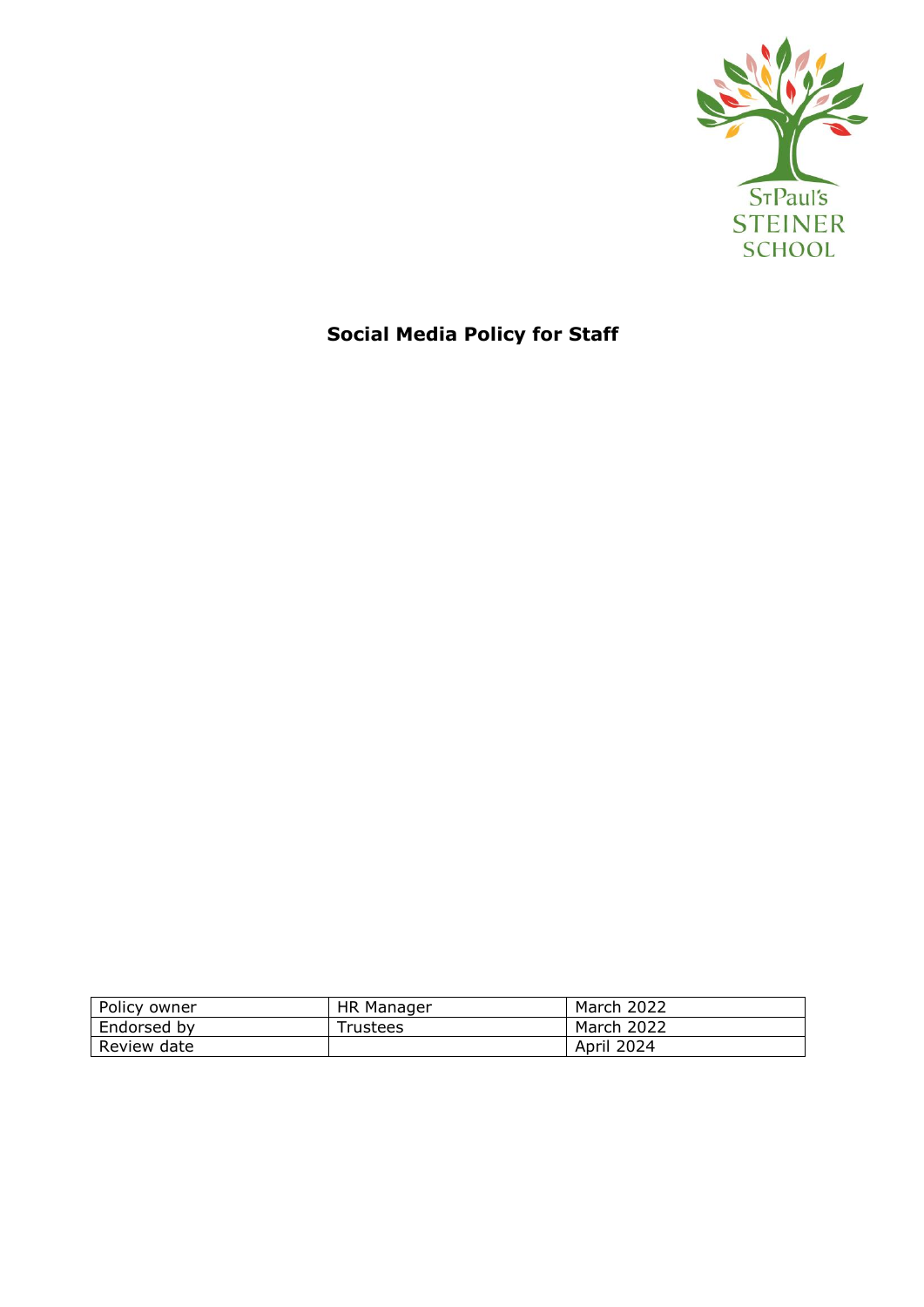## **Social Media Policy for Staff**

## **Introduction**

This policy applies to every individual working for St Paul's Steiner School irrespective of their status. It, therefore, includes the Headteacher, Chairs of Meetings, members of the Senior Leadership Team, trustees, employees, consultants, contractors, trainees, volunteers, homeworkers, part-time or fixed-term employees, casual and agency staff (collectively referred to as "you" and "Staff" in this policy). Third parties who have access to our electronic communication systems and equipment are also required to comply with this policy.

This policy does not form part of the terms and conditions of employee's employment with the School and is not intended to have contractual effect. It does however set out the School's current practices and required standards of conduct and all staff are required to comply with its contents.

This policy may be amended from time to time, particularly in accordance with our data protection obligations and staff will be notified of any changes no later than one month from the date those changes are intended to take effect.

The School understands that the internet and social media platforms are increasingly used as a means of communication both at work and at home.

This policy outlines the standards we require Staff to observe when using social media, the circumstances in which the School will monitor use of social media and the action we will take if this policy is breached.

It applies to the use of social media for both work and personal purposes, whether during work hours or otherwise. This policy applies regardless of whether social media is accessed using our IT facilities and equipment or equipment belonging to yourself.

The School recognises that the internet provides unique opportunities to participate in interactive discussions and share information on particular topics using a wide variety of different applications. However, your use of social media can pose a risk to the School's confidential and proprietary information, its reputation and it can jeopardise our compliance with legal obligations.

To minimise these risks, to avoid loss of productivity and to ensure that our IT resources and communications systems are used only for appropriate work-related purposes, all School Staff are required to comply with the provisions in this policy.

This policy is to be read in conjunction with the School's Electronic Information and Communications Systems Policy.

## **Scope and Purpose of this Policy**

In this policy, 'social media' means internet-based applications which allow users to collaborate or interact socially by creating and exchanging content, such as social networks or platforms, community sites, blogs, microblogging sites, wikis, web forums, social bookmarking services and user rating services. Examples include Facebook, LinkedIn, Yammer, YouTube, Instagram,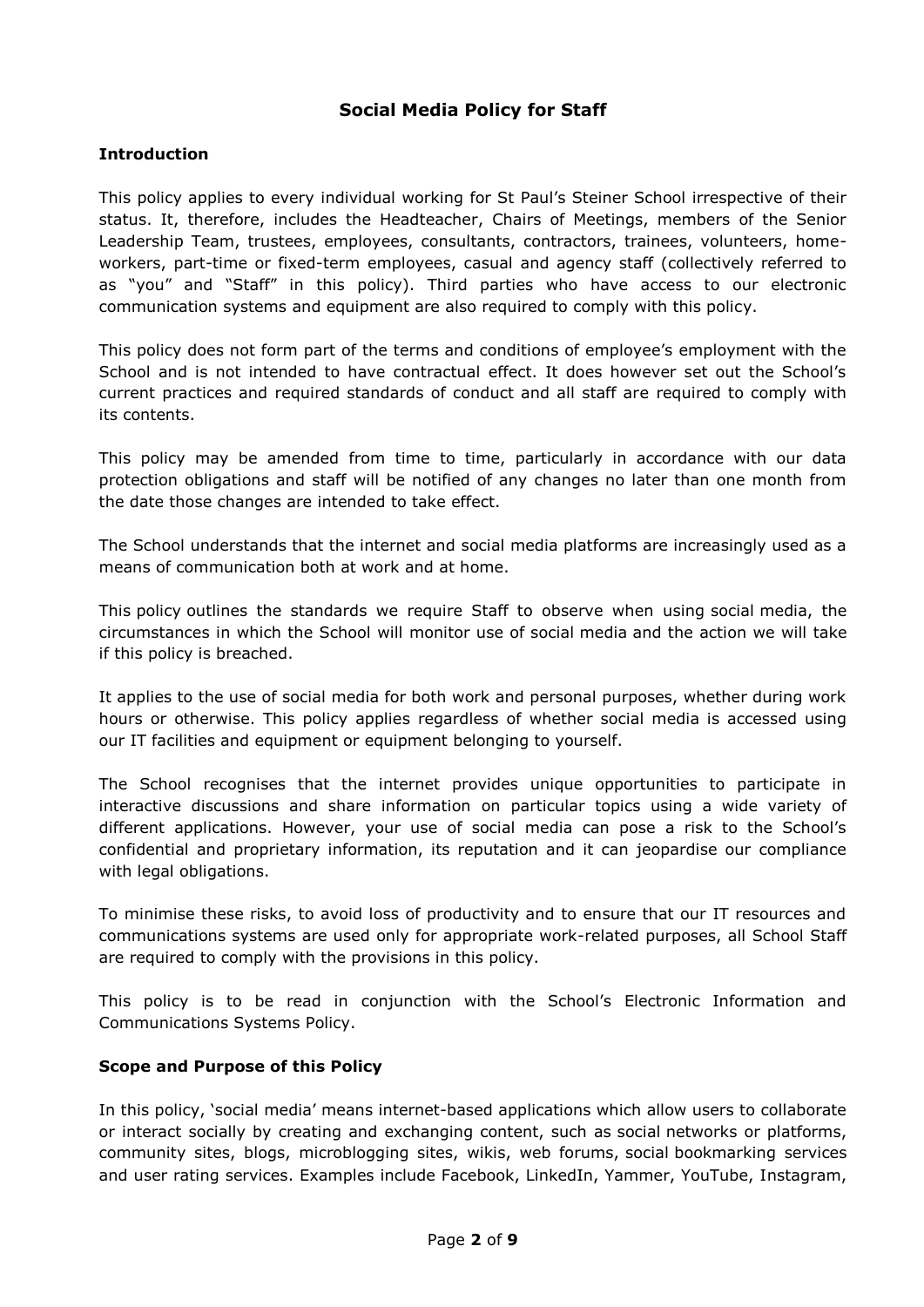Twitter, Tumblr, Flickr, SlideShare, Foursquare and Pinterest and the review areas of ecommerce sites.

Social media platforms allow us to build connections and to share ideas and content more broadly and quickly than ever before, and the School supports their use. However, improper use of social media may give rise to a breach of your employment contract and/or the School's policies, and/or the following:

- bullying, harassment and unlawful discrimination;
- defamation (i.e. damaging the good reputation of another person or organisation);
- contempt of court (i.e. interfering with the administration of justice, e.g. by revealing someone's identity that had been protected by the courts);
- breach of data protection laws;
- misuse of confidential information belonging to the School or to its Staff, pupils or parents, affiliates, partners, suppliers, vendors or other stakeholders; and
- damage to the reputation of the user, the School and/or its Staff, pupils or parents, affiliates, partners, suppliers, vendors or other stakeholders.

This policy does not seek to regulate how Staff use social media in a purely private capacity, provided that use has no bearing on the School or its activities.

This policy is intended to ensure that Staff understand the rules governing their use of social media in relation to their work for the School, or when referencing the School, or where use of social media may affect the School or its activities. It is designed to help you use these platforms and services responsibly, so as to minimise the risks set out above and to ensure consistent standards of use of social media.

This policy therefore applies where:

- your use of social media relates to the School or its activities;
- your use of social media relates to, or is otherwise connected with, your work, whether the intended use is personal or professional;
- you represent yourself, or are otherwise identifiable, as someone employed by, or otherwise associated with, the School.

## **Personnel Responsible for Implementing the Policy**

The Trustees overall responsibility for the effective operation of this policy but has delegated day-to-day responsibility for its operation to the Headteacher.

Responsibility for monitoring and reviewing the operation of this policy and making recommendations for change to minimise risks also lies with the Headteacher in liaison with the HR Manager and IT company.

All senior Staff have specific responsibility for operating within the boundaries of this policy, ensuring that all Staff understand the standards of behaviour expected of them and taking action when behaviour falls below the requirements.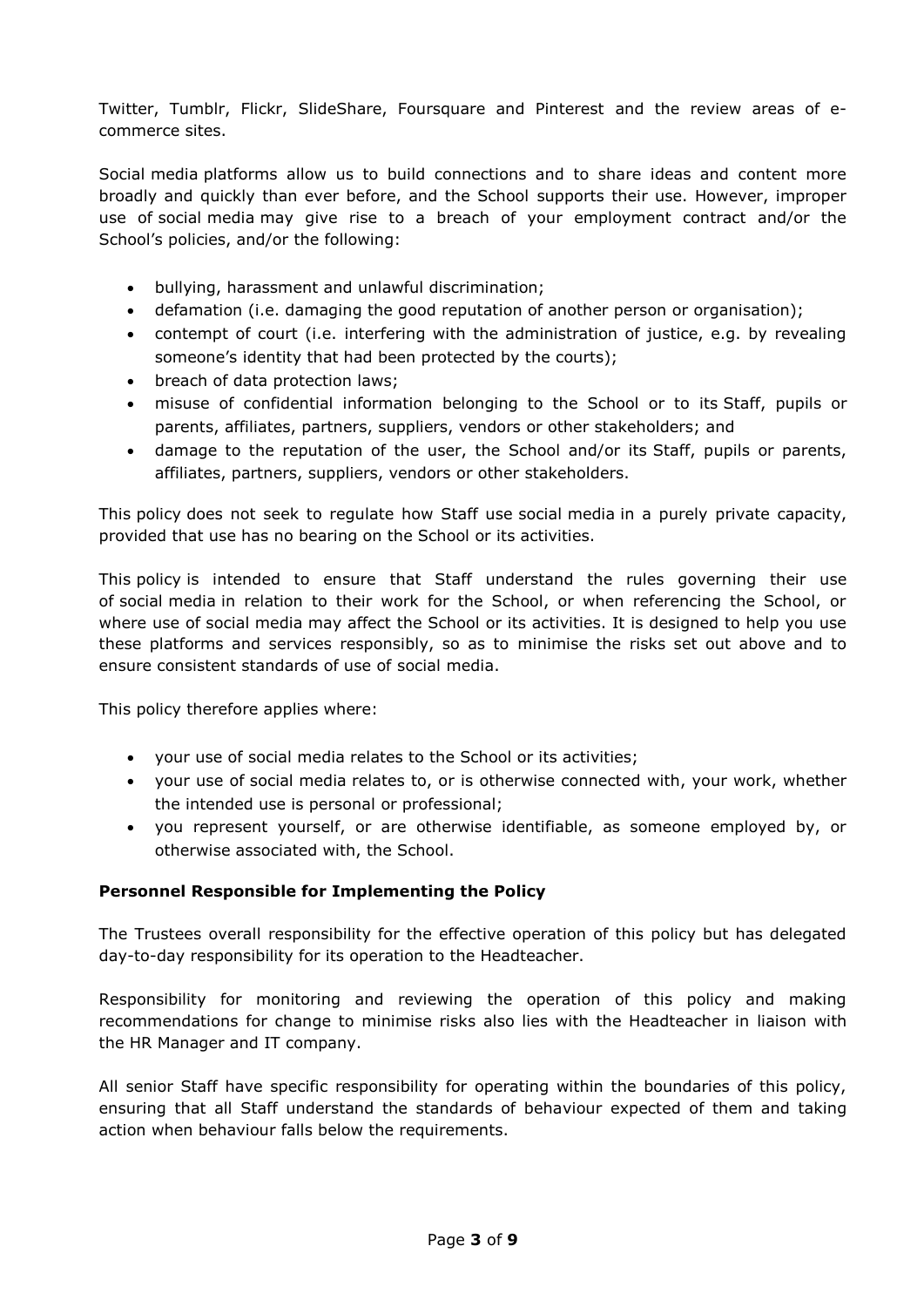All Staff are responsible for the success of this policy and should ensure that they take the time to read and understand it. Any misuse of social media should be reported to the Principal in the first instance.

Questions regarding the content or application of this policy should be directed by email to the HR Group.

## **Compliance with Related Policies and Agreements**

Social media should never be used in a way that breaches any of our other policies. If an internet post would breach any of our policies in another forum, it will also breach them in an online forum. For example, employees are prohibited from using social media to:

- breach our Electronic Information and Communications Systems Policy;
- breach our obligations with respect to the rules of relevant regulatory bodies;
- breach any obligations they may have relating to confidentiality;
- breach our Disciplinary Rules;
- defame or disparage the School, its Staff, pupils or parents, affiliates, partners, suppliers, vendors or other stakeholders;
- harass or bully other Staff in any way or breach our Anti-Harassment and Bullying Policy;
- unlawfully discriminate against other Staff or third parties or breach our Equal Opportunities and Diversity Policy;
- breach our Data protection policy (for example, never disclose personal information about a colleague online);
- breach any other laws or ethical standards (for example, never use social media in a false or misleading way, such as by claiming to be someone other than yourself or by making misleading statements).

Staff should never provide references for other individuals on social or professional networking sites, as such references, positive and negative, can be attributed to the School and create legal liability for both the author of the reference and the organisation.

Staff who breach any of the above policies may be subject to disciplinary action up to and including termination of employment.

# **Personal use of Social Media**

You must not use the School's computers, networks or systems (including via smartphones or tablets) to access social media platforms for personal use.

Any use of social media platforms is strictly prohibited. Permission to use the School's systems to access social media platforms for personal use may be withdrawn at any time at the School's discretion.

You should not use a work email address to sign up to any social media account and any personal social media page should not make reference to your employment with the School (excluding LinkedIn), unless prior permission is sought from the Headteacher.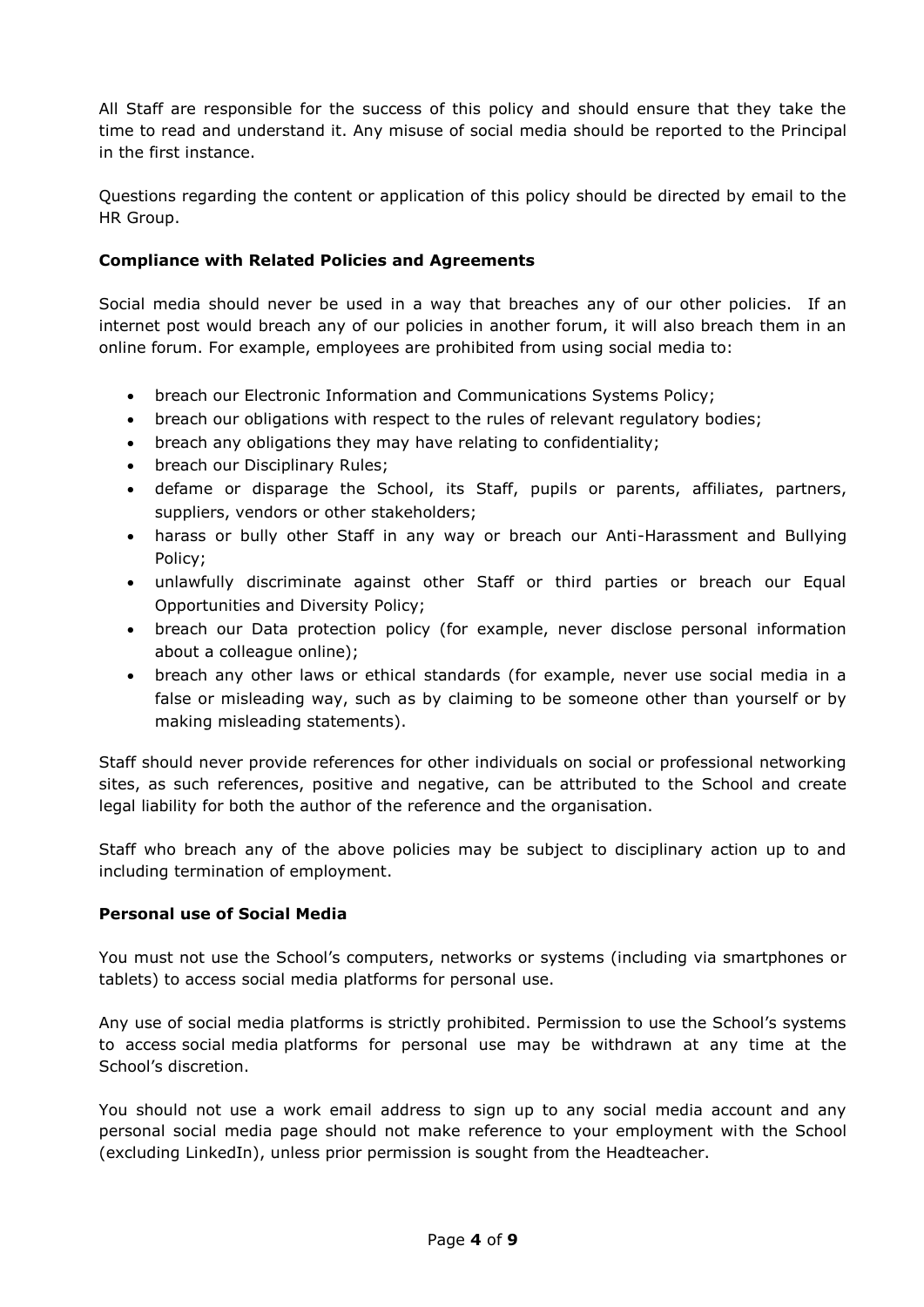Staff must not take photos or posts from social media that belongs to the School for their own personal use.

## **Monitoring**

The contents of our IT resources and communications systems are the School's property and therefore, Staff should have no expectation of privacy in any message, files, data, document, telephone conversation, social media post conversation or message, or any other kind of information or communications transmitted to, received or printed from, or stored or recorded on our electronic information and communications systems.

The School reserves the right to monitor, intercept and review, without further notice, Staff activities using our IT resources and communications systems, including but not limited to social media postings and activities, to ensure that our rules are being complied with and for legitimate business purposes and you consent to such monitoring by your acknowledgement of this policy and your use of such resources and systems. This might include, without limitation, the monitoring, interception, accessing, recording, disclosing, inspecting, reviewing, retrieving and printing of transactions, messages, communications, postings, log-ins, recordings and other uses of the systems as well as keystroke capturing and other network monitoring technologies.

The School may store copies of such data or communications for a period of time after they are created, and may delete such copies from time to time without notice.

All Staff are advised not to use our IT resources and communications systems for any matter that he or she wishes to be kept private or confidential from the School.

## **Educational or Extra Curricular use of Social Media**

If your duties require you to speak on behalf of the School in a social media environment, you must follow the protocol outlined below.

The Headteacher may require you to undergo training before you use social media on behalf of the School and impose certain requirements and restrictions with regard to your activities.

Furthermore, if you are contacted for comments about the School for publication on any forum, including in any social media outlet, you must direct the inquiry to the Headteacher and must not respond without advanced written approval.

#### **Recruitment**

The School may use internet searches, including social media searches, to perform preemployment checks on candidates in the course of recruitment. Where the School does this, it will act in accordance with its data protection and equal opportunities obligations.

## **Responsible use of Social Media**

The following sections of the policy provide Staff with common-sense guidelines and recommendations for using social media responsibly and safely:

## **1. Photographs for use of Social Media**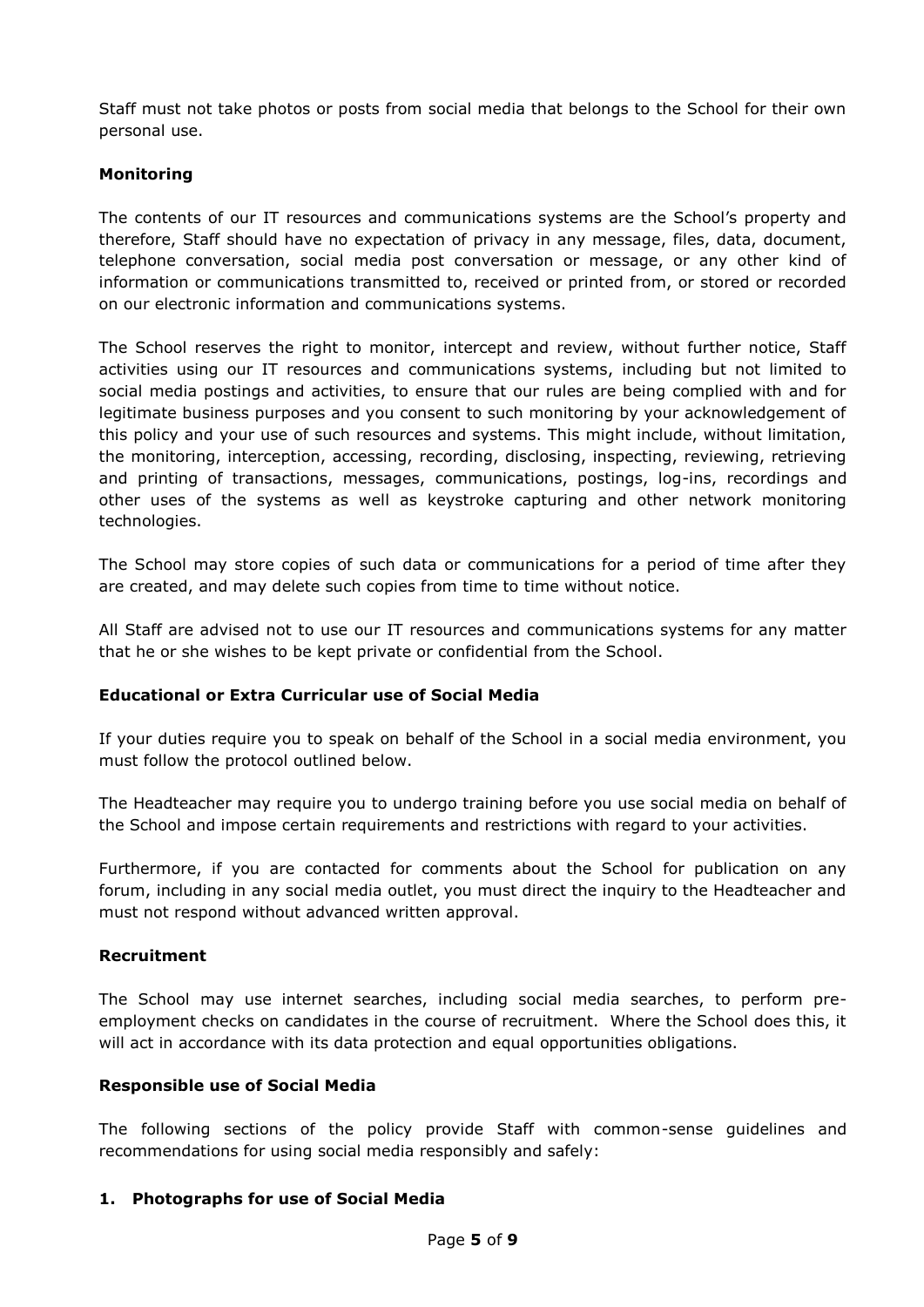Any photos for social media posts may only be taken using School cameras/devices or devices that have been approved in advance by the Headteacher.

Where any device is used that does not belong to the School, all photos must be deleted immediately from the device, once the photos have been uploaded to a device belonging to the School.

## **2. Protecting the School's Reputation**

You should have no expectation of privacy or confidentiality in anything you create or share on social media platforms. When you create or exchange content using social media you are making a public statement. As such, your content will not be private and can be retweeted, copied or forwarded to third parties without your consent. You should therefore consider the potential sensitivity of disclosing information (such as sickness absence information) on a platform. Once sensitive or confidential information (or offensive or defamatory information) has been disclosed, it cannot be recovered and this may result in liability both for the School and also for you personally.

Bear in mind that, even if you are using social media in a personal capacity, other users who are aware of your association with the School might reasonably think that you speak on behalf of the School. You should take account of any adverse impact your content might have on the School's reputation or the School's Staff, pupils or parents, governors, members, trustees, affiliates, partners, suppliers, vendors or other stakeholders

When creating or exchanging content on a social media platform, you must at all times comply with your contract of employment with the School, the School's disciplinary rules and any of the School's policies that may be relevant.

In particular you must:

- not breach the School's Anti-Bullying and Harassment Policy by harassing or bullying other members of staff;
- not discriminate against other members of staff or third parties;
- not breach the School's Data Protection Policy, Electronic Information and Communications Systems Policy /or Whistleblowing Policy and Procedure;
- respect any confidentiality obligations owed by you or the School, and not disclose sensitive material or privacy rights of the School or any third party;
- not create or exchange or link to abusive, obscene, discriminatory, derogatory, defamatory or pornographic content;
- not upload, post or forward any content belonging to a third party unless you have that third party's consent;
- ensure that any quotes from third party material are accurate;
- check that a third party website permits you to link to it before including a link and ensure that the link makes clear to the user that the link will take them to the third party's site; and
- not post, upload, forward or post a link to chain mail, junk mail, cartoons, jokes or gossip.

In addition, you must not post disparaging or defamatory statements about: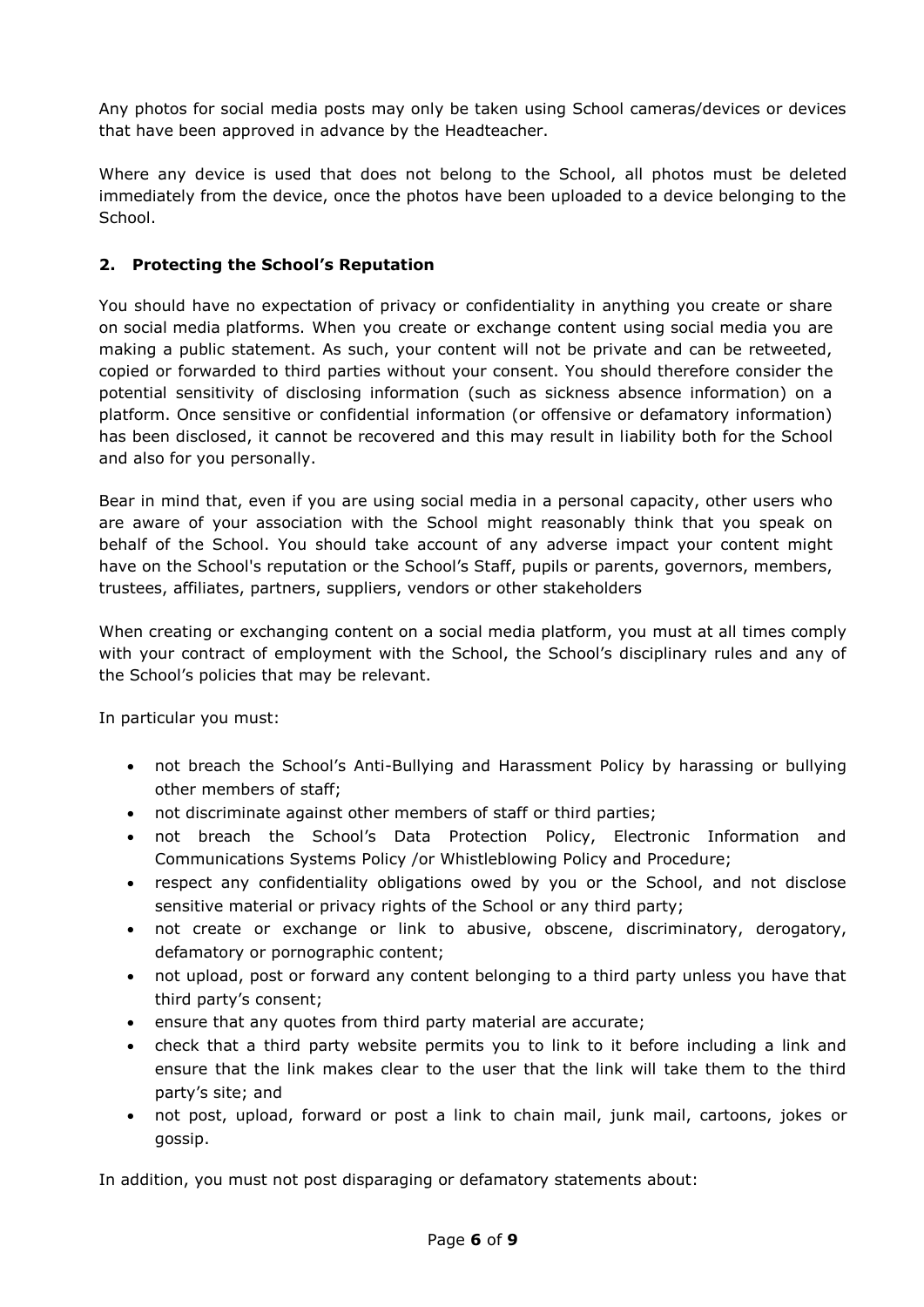- the School:
- current, past or prospective Staff as defined in this policy;
- current, past or prospective pupils;
- current, past or prospective parents, carers or families of pupils mentioned above;
- the School's trustees, suppliers and services providers; and
- other affiliates and stakeholders.

You should be honest and open but also be mindful of the impact your posting on a social network or platform may have on the perception of the School.

You should avoid posting in relation to or discussing topics that may be inflammatory, such as politics or religion.

Do not escalate 'heated' discussions, try to be conciliatory and respectful and quote facts to lower the temperature and correct misrepresentations. Never contribute to a discussion if you are angry or upset.

If you disclose, whether directly or indirectly, your affiliation to the School as a member of Staff whether past, current or prospective, you must also state that your views do not represent those of the School.

If you are uncertain or concerned about the appropriateness of any statement or posting, you should refrain from making the communication until you have discussed it with your mentor or the Headteacher.

If you see content on social media that disparages or reflects poorly on the School, its Staff, pupils, parents, trustees, service providers or stakeholders, you are required to report this directly to the Headteacher without unreasonable delay. All Staff are responsible for protecting the School's reputation.

You should regularly review the privacy settings on your personal social media accounts and appropriately restrict the people who can read your posts or comments. Review the content of your personal social media accounts on a regular basis and delete anything that could reflect negatively on you in a professional capacity or on the School.

## **Respecting Intellectual Property and Confidential Information**

Staff should not do anything to jeopardise the School's confidential information and intellectual property through the use of social media.

In addition, Staff should avoid misappropriating or infringing the intellectual property of other School's, organisations, companies and individuals, which can create liability for the School, as well as the individual author.

Staff must not use the School's logos, slogans or other trademarks, or post any of our confidential or proprietary information without express prior written permission from the Principal.

To protect yourself and the School against liability for copyright infringement, where appropriate, reference sources of particular information you post or upload and cite them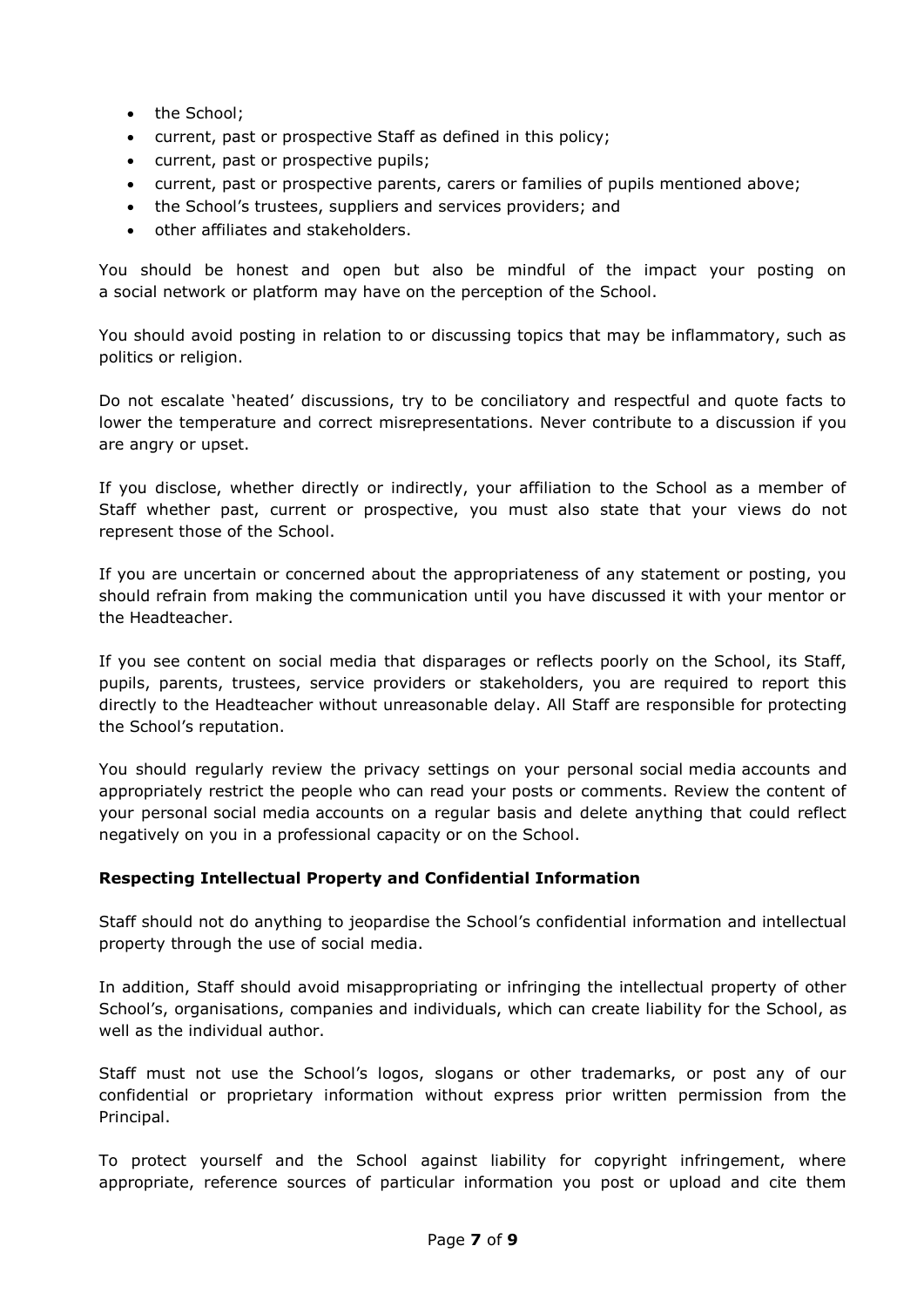accurately. If you have any questions about whether a particular post or upload might violate anyone's copyright or trademark, ask the Headteacher in the first instance before making the communication.

## **Respecting Colleagues, Students, Parents, Service Providers and Stakeholders**

Staff must not post anything that their colleagues, the School's past, current or prospective pupils, parents, trustees, service providers or stakeholders may find offensive or derogatory, including discriminatory comments, insults or obscenity.

Staff must not post anything related to colleagues, the School's past, current or prospective pupils, parents, trustees, service providers or stakeholders without their advanced written permission.

## **Rights to the School's social media accounts**

This paragraph forms part of your contract of employment with the School.

If, during the course of your employment with the School you create or make use of the School's social media account ('School Account'):

- to the extent that the rights to the School Account do not belong to the social media platform (e.g. LinkedIn, Twitter), they belong to the School; and
- the rights to any database of details created or maintained in connection with the School Account belong to the School and you must not create or maintain any separate database of those contact details.

On termination of your employment for any reason, and when requested by the School at any time, you must:

- provide the School with the current login and password details for all School Accounts created or used by you; and
- return to the School, any copies of the database relating to each School Account and refrain from using any contact details included on that database, except to the extent that those contacts are personal to you or formed part of a database that you created before you joined the School.

Where any post is going to be made on the School's own social media the following steps must be taken:

- ensure that permission from the child's parent has been sought before the information is used on social media
- ensure that there is no identifying information relating to a child/children in the post for example, any certificates in photos are blank/without names or the child's name cannot be seen on the piece of work.
- the post must be a positive and relevant post relating to the children, the good work of staff, the School or any achievements.
- the proposed post must be presented to the Headteacher for confirmation that the post can 'go live' before it is posted on any social media site if you have any doubt.